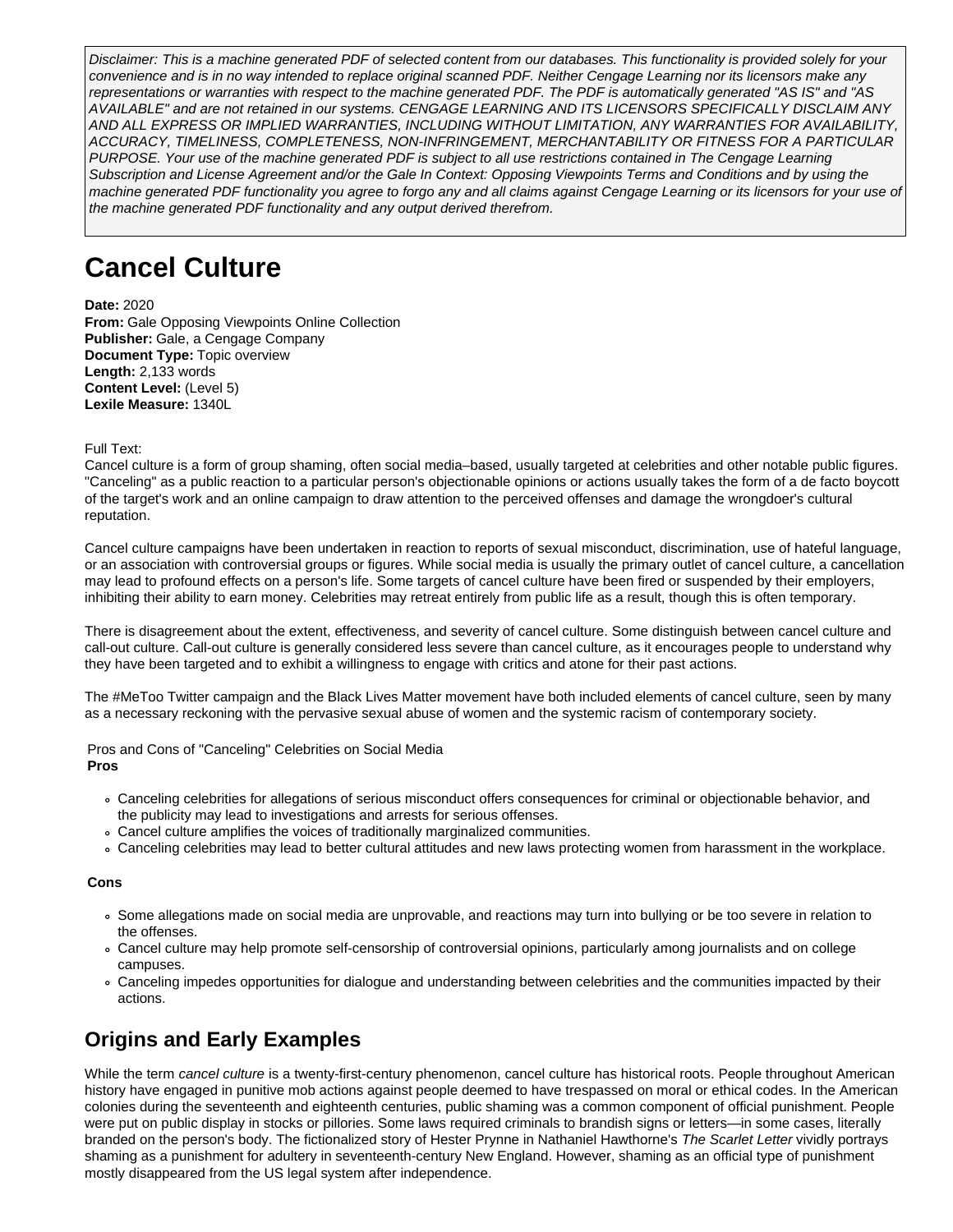Business and cultural boycotts have been effective catalysts for change as means to amplify the voices of marginalized people. The 1955–1956 bus boycotts undertaken by African Americans in Montgomery, Alabama, in protest of the segregation laws of the Jim Crow era gained national attention, ultimately concluding in a Supreme Court ruling declaring segregation unconstitutional. During the early years of the Cold War, many Americans feared a potential rise in Soviet-era Communism. The House of Representatives created the House Committee on Un-American Activities in 1938 to investigate those suspected of disloyalty to the United States. In 1947 many Hollywood celebrities were subpoenaed to testify before the committee. Ten of them refused to testify and were eventually jailed. The resulting controversy and public outcry led to the Hollywood Blacklist, an agreement among movie studios not to employ writers, actors, producers, or directors accused of having communist sympathies.

As the internet and social media grew, rapid group responses to objectionable actions became more commonplace. In an early example from 2013, Justine Sacco, a communications director for an internet firm, posted a series of racist tweets to her 170 followers before turning her phone off during a flight to South Africa from New York. Within hours, as her tweets were noticed by a growing audience, thousands of angry responses made #HasJustineLandedYet the number one trending Twitter hashtag. By the time her flight landed eleven hours later, she had been fired from her job. Sacco apologized but also insisted that her tweets had been sarcasm intended to mock stereotypical racist American attitudes.

Social blogging platform Tumblr also included many early examples of cancel culture, most famously with the now-defunct blog Your Fave is Problematic. Beginning in 2013, the popular blog detailed racist, sexist, or otherwise problematic past behavior by celebrities. Critics of the blog and the larger concept of cancel culture have pointed out that everyone, including celebrities, is flawed in some way, and the demonization of people for past mistakes is both unfair and counterproductive.

Cancel culture is often intertwined with social justice issues. In 2017 new allegations of sexual abuse at the hands of R&B singer R. Kelly came to light. Though he had been accused of many instances of sexual impropriety in the past, the new details of his alleged masterminding of a "sex cult" that included very young women were especially troubling for many. Atlanta activist Oronike Odeleye crafted a petition to ban R. Kelly's music from Atlanta-area radio stations. Odeleye and Kenyette Barnes soon started the #MuteRKelly campaign, which sought to publicize Kelly's longstanding sexual abuse allegations and to end financial and cultural support for his career. As of September 2020, R. Kelly is awaiting trial, while Odeleye and Barnes have expanded their campaign to include the removal of R. Kelly's music from streaming platforms.

The #MeToo movement, which seeks to expose allegations of sexual assault and harassment by powerful men, is often regarded as a part of cancel culture. African American activist and youth worker Tarana Burke is credited with originating the hashtag in 2006 on the social networking site Myspace. Burke began using the phrase to raise awareness of the pervasiveness of sexual abuse in society, especially among Black children. In 2017 the #MeToo movement began in earnest with the exposure of widespread sexual abuse allegations against Harvey Weinstein, a prominent Hollywood executive. In February 2020 Weinstein was convicted of rape and sentenced to twenty-three years in prison. Recent changes in societal attitudes toward sexual harassment and misconduct have been referred to as the "Weinstein effect."

## **Strengthening or Stifling Debate?**

Some have argued that the term "cancel culture" itself is used derisively to silence the legitimate criticisms brought about by the #MeToo and Black Lives Matter movements and other recent cultural shifts. Proponents of cancel culture assert that holding people accountable for their actions is a vital function of society. They also contend that cancel culture seeks to create lasting change and open a wider dialogue about important issues like sexual abuse, racism, sexism, and transphobia, amplifying often-marginalized voices.

Critics have argued that cancel culture stifles debate and encourages self-censorship of potentially controversial ideas. Some also contend that cancel culture, which often involves the uncovering of often decades-old offenses by critics, is merely an attempt to humiliate powerful people; in effect, cyberbullying.

In 2018 popular comedian Kevin Hart was announced as the host of the 2019 Academy Awards. Benjamin Lee, an editor at The Guardian, posted images of homophobic tweets Hart had posted years before. In the ensuing uproar, Hart was initially defiant, though he eventually apologized. Within days, Hart was removed as the 2019 Academy Awards host.

In July 2020 Boeing communications chief Niel Golightly resigned from his position after an employee complained about an article Golightly had written in 1987 that argued that women should not serve in military combat roles. He apologized, saying the article was an old and misguided contribution by a Cold War veteran to the debate about women's roles in the military.

The debate over cancel culture and its impact is particularly strong on college campuses. For example, in June 2020 Cornell freshman running back prospect Nate Panza was removed from the football team and subsequently left the school after a Snapchat video surfaced showing him using a racial slur. In September 2020 Greg Patton, a professor at the University of Southern California, was placed on leave for using a Chinese expression that sounds like a racial slur during a virtual class. Students wrote to college officials, complaining that Patton had deliberately pronounced the word to sound like a racial slur.

In July 2020 Harper's Magazine published "A Letter on Justice and Open Debate." The open letter, which criticized the restriction of open debate and stifling of controversial ideas, was widely seen as a rebuke of cancel culture. The letter was signed by 153 people, including linguist Noam Chomsky, chess champion Gary Kasparov, author J. K. Rowling, and political activist Gloria Steinem. A response letter, titled "A More Specific Letter on Justice and Open Debate," criticized the original letter as misguided, coming from a place of power that ignores the often-marginalized people using cancel culture to effect social change.